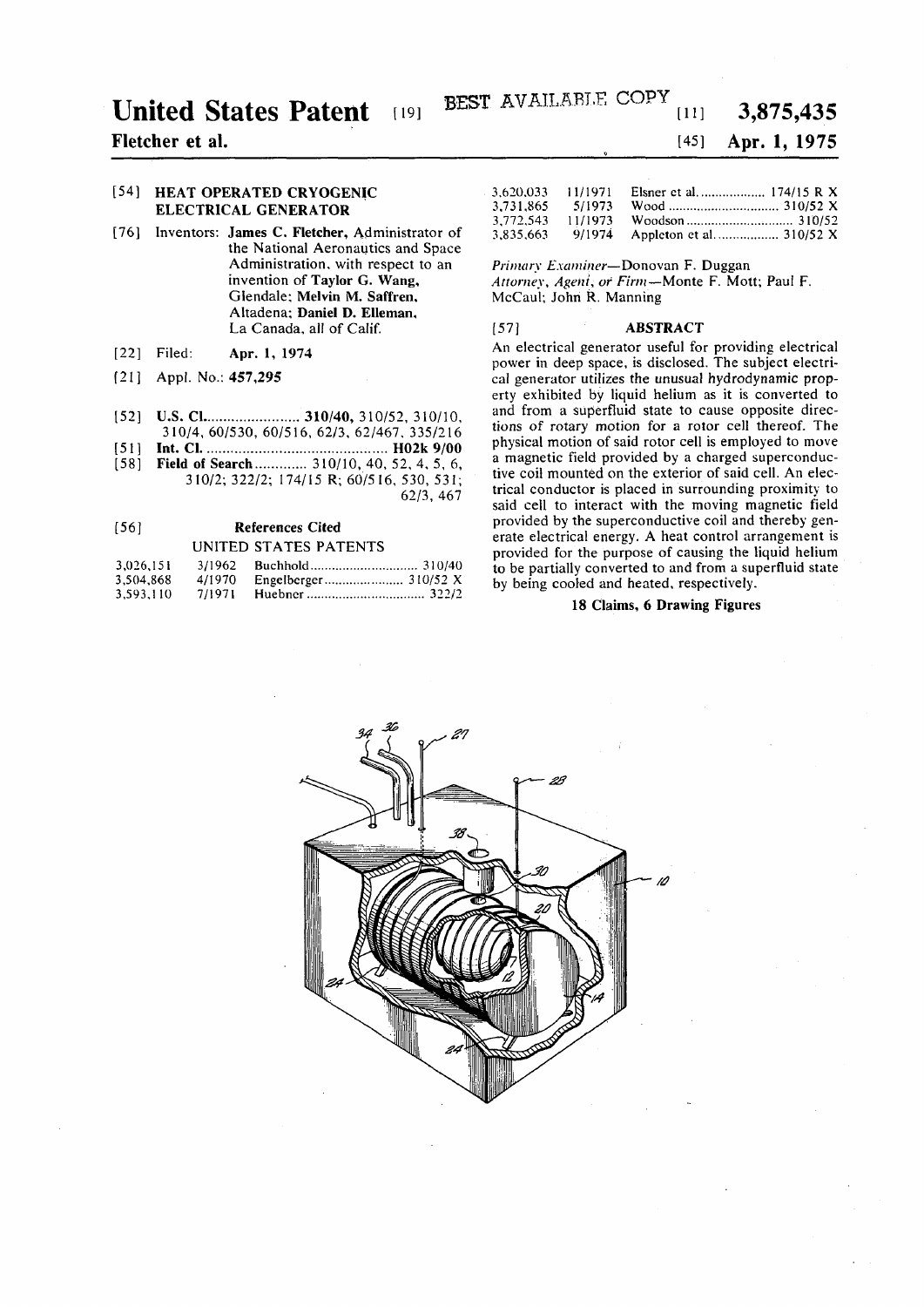3,875,435

**SACET 1 OF 3** 



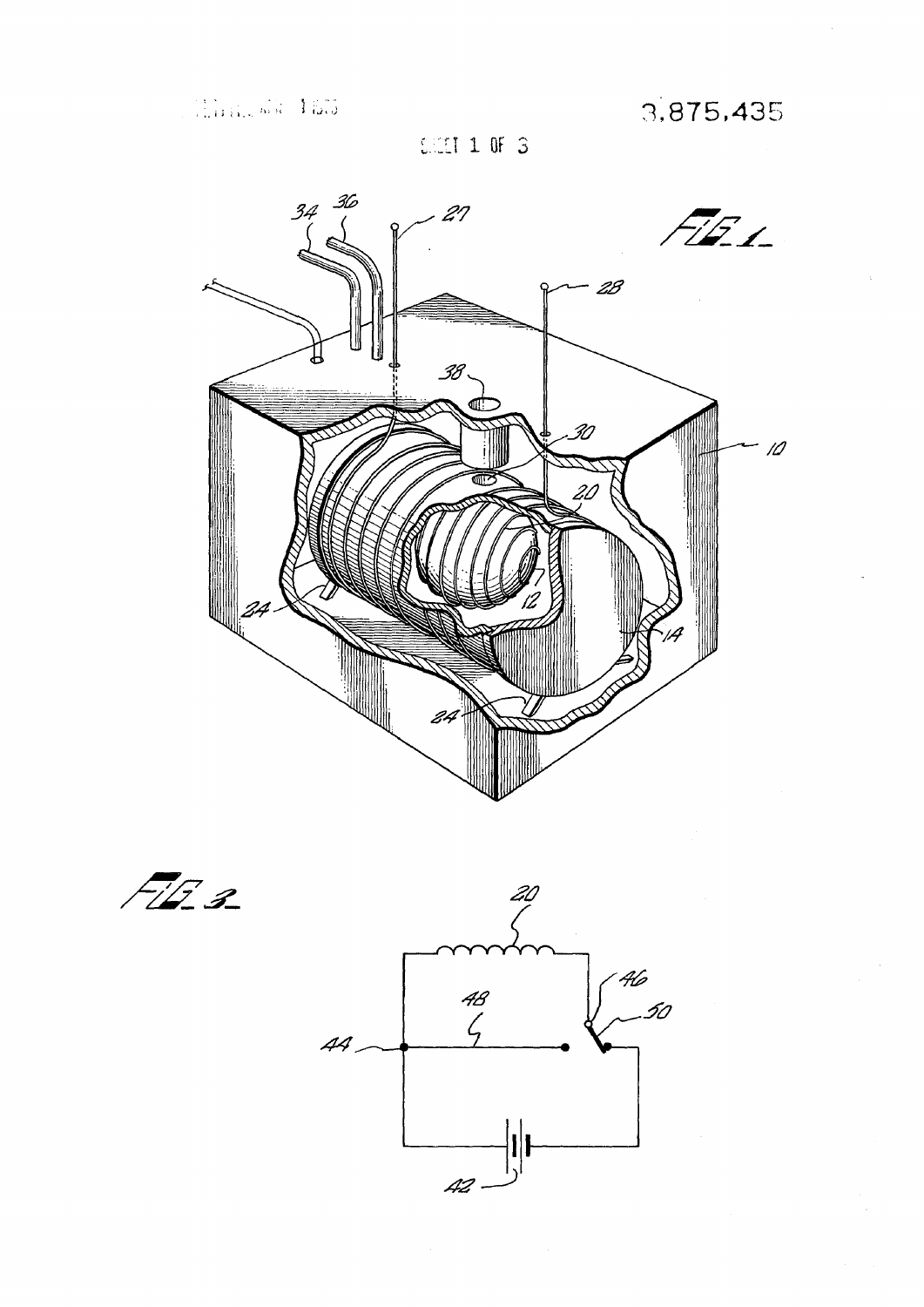$S$  CT 2 OF 3

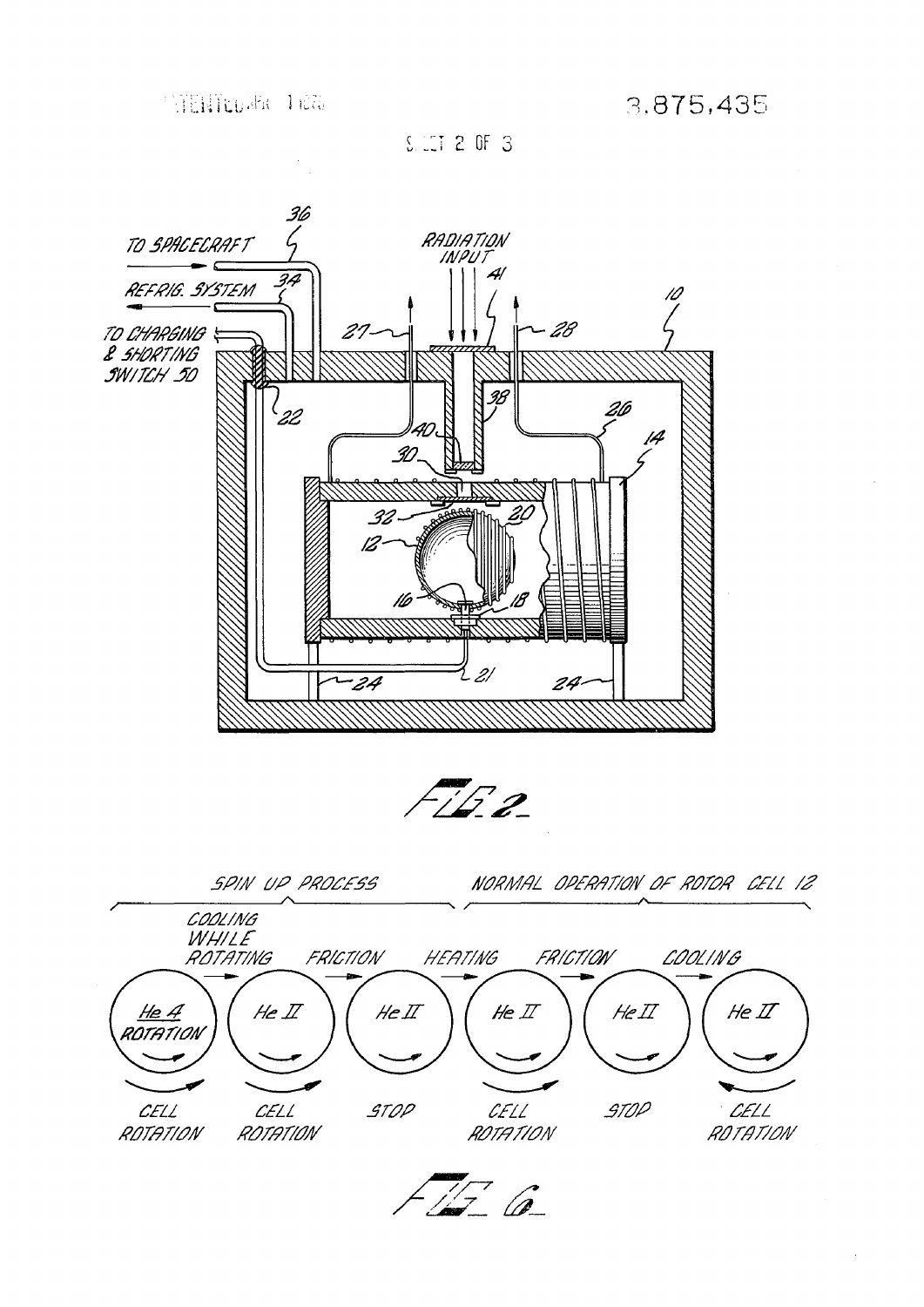3.875,435





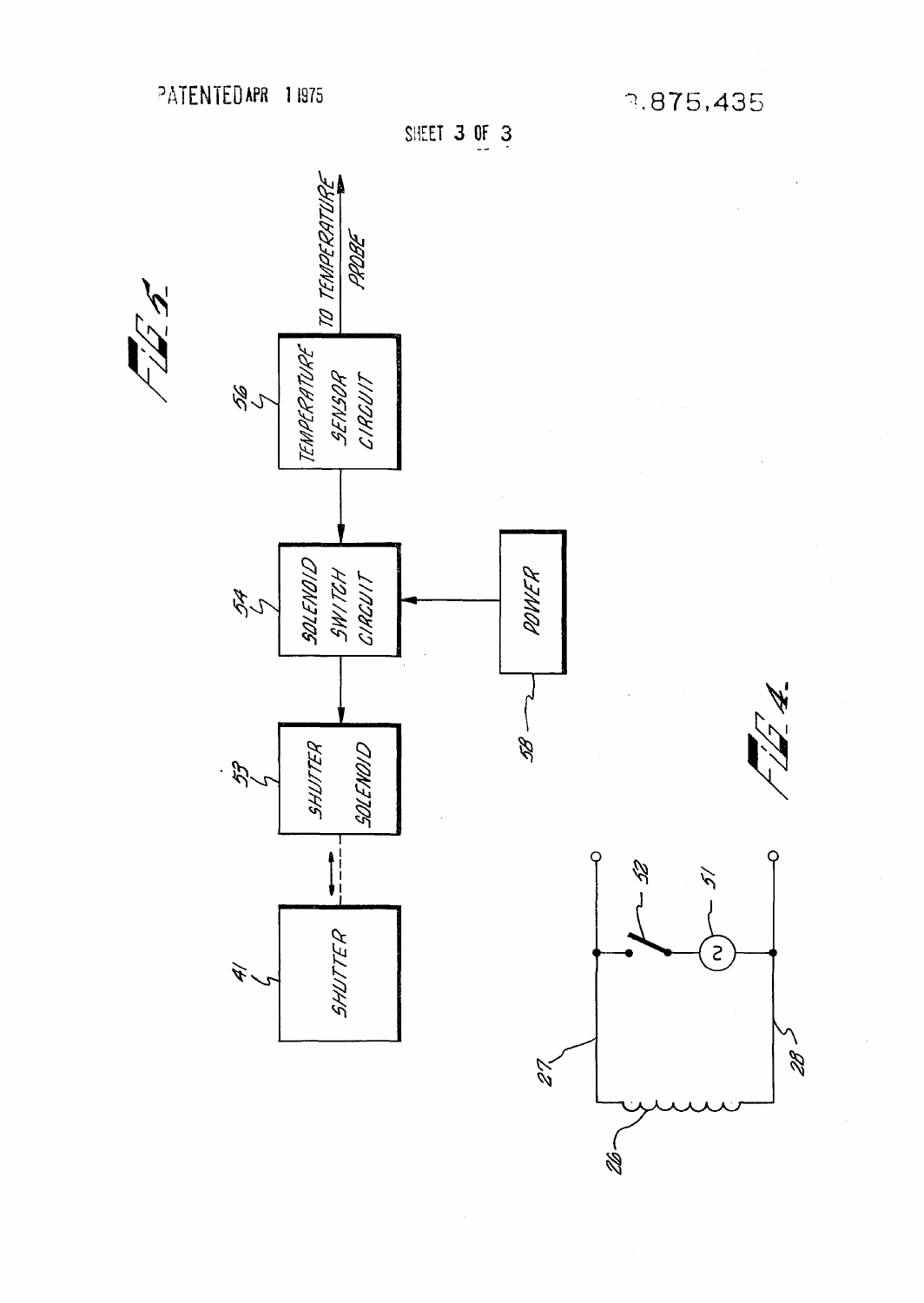## HEAT OPERATED CRYOGENIC ELECTRICAL useful in connection with spacecraft traveling to outer GENERATOR space.

# BACKGROUND OF THE INVENTION

larly adapted for use in the cryogenic environment of  $^{15}$  tated. outer space. The rotor cell is initially rotated in one direction by

longer in duration and have involved travel to the outer  $r_{\text{tot}}$  rotor is then cooled until a portion of the liquid helium regions of space. An example of such a mission would  $\sim$  converts to the superfluid state. The rotor cell is then be the recent flyby of the planet Jupiter. Power for the permitted to coast to a stop, for example, by disconspacecraft is normally provided by some form of elec- necting the a.c. source from the stator coil. The supertrical power source or generator on board the space-<br>fluid component of the helium has no viscosity and thus

ture space-craft missions travel further from the sun, tive to the rotor cell by the particulate material, the efficiency of such generators and batteries will be Suitable means are provided for converting liquid he-

quired. This conversion of momemtum results in the applica-

# OBJECTS AND SUMMARY OF THE INVENTION

providing electrical power under the physical condi-<br>turn gain of the superfluid component. tions which characterize outer space. The conversion of helium from the normal to the su-

posure to the sun or the incidence of solar energy for  $5$ .

the use of radioactive sources.  $\qquad \qquad$  load.

recharging once the generator is charged and disposed

technique and apparatus that operates as an effective wherein like reference symbols source of electrical power and which is particularly throughout the figures thereof. source of electrical power and which is particularly

More particularly, the subject electrical generator includes a rotatably mounted container or rotor cell 1. Origin of the Invention 5 having a superconductive electromagnet mounted The invention described herein was made in the per- thereon. The rotor cell is filled with liquid helium and formance of work under a NASA contract and is sub- a suitable barrier material such as very fine particulate ject to the provisions of Section 305 of the National matter to prevent rotation of liquid helium in its normal<br>Aeronautics and Space Act of 1958, Public Law state relative to the rotor cell and to permit rotation of Aeronautics and Space Act of 1958, Public Law state relative to the rotor cell and to permit rotation of 85-568 (73 Stat. 435; 42 U.S.C. 2457). liquid helium in its superfluid state relative to the rotor 2. Field of the Invention cell. An electrical conductor formed as a stator coil or This invention generally relates to electrical genera- the like is situated in surrounding proximity to the rotor tors. More specifically, the present invention concerns cell to intercept lines of force produced by the resultant a heat operated and controlled device which is particu- change in the magnetic field when the rotor cell is ro-

3. Description of the Prior Art suitable means; e.g., by the application of alternating Successive space missions have tended to become current (a.c.) to the stator coil. The helium within the craft.<br>As an example, batteries or constates which one on  $25$  will continue to rotate independently of the rotation of As an example, batteries or generators which are op- $\frac{25}{10}$  the rotor cell. The normal component of the liquid heerated by solar energy have been used; however, as fu-<br>lium has viscosity and is prevented from rotation rela-

greatly reduced due to the diminished exposure to solar  $30$  lium from the normal to the superfluid state, e.g., by reenergy. **Example 2.** moving heat from the cell and for converting liquid he-The use of radioactive sources presents a promising lium from the superfluid to the normal state, e.g., by alternative to solar cells and other solar-type genera- adding heat to the cell. The conversion of superfluid tors that require exposure to the sun's rays. However, helium to normal liquid helium decreases the mass of such radioactive sources require careful shielding and  $35$  the superfluid component and of course increases the thus involves a weight penalty. Further, special space- mass of the normal component. However, since the vecraft configurations to accommodate such shieldings, locity of the superfluid component remains constant, and to allow other physical isolation of scientific pay- the loss of momentum of the superfluid component is loads from such radioactive sources, would be re-<br>assumed by the rotor cell and the normal component.

It is accordingly the intention of the present inven-<br>tion of force to the rotor cell to cause the cell to rotate tion to provide an electrical generator that is not sub- in the same direction as the superfluid component and ject to the limitations of requiring exposure to the sun at a velocity which results in the conservation of moor requiring special shielding and/or spacecraft config- mentum. When normal liquid helium is converted to urations; but which is capable of providing electrical 45 the superfluid state the newly added mass of superfluid energy on a continuous basis.  $\blacksquare$  assumes the same velocity as the existing superfluid component. Thus, the momentum of the superfluid component is increased. At the same time, the rotor Accordingly, it is an object of the present invention cell and normal liquid helium is rotated in the opposite to provide an electrical generator that is capable of  $50$  direction at a velocity sufficient to offset the momen-

it is another object of the present invention to pro- perfluid state and vice versa thus causes the rotor cell vide an electrical generator that would not require ex- $\epsilon$  to oscillate. The oscillation of the rotor cell in turn causes the magnetic field produced by the electromagoperation. net to oscillate relative to the stator coil and induce an It is a further object of the present invention to pro- electromotive force therein. The stator coil then funcvide a generator that would not require the special tions as a generator winding to produce a source of shielding and/or special spacecraft design attendant to  $60$  electrical current therein for utilization by any suitable

It is a yet further object of the present invention to Further objects and the many attendant advantages covide an electrical generator that would not require of the invention will be more readily appreciated as the provide an electrical generator that would not require of the invention will be more readily appreciated as the recharging once the generator is charged and disposed same becomes better understood by reference to the in space.<br>Briefly described, the present invention involves a  $\frac{65}{10}$  following detailed description which is to be considered Briefly described, the present invention involves a  $\frac{65}{10}$  in connection with the acc

in connection with the accompanying drawings wherein like reference symbols designate like parts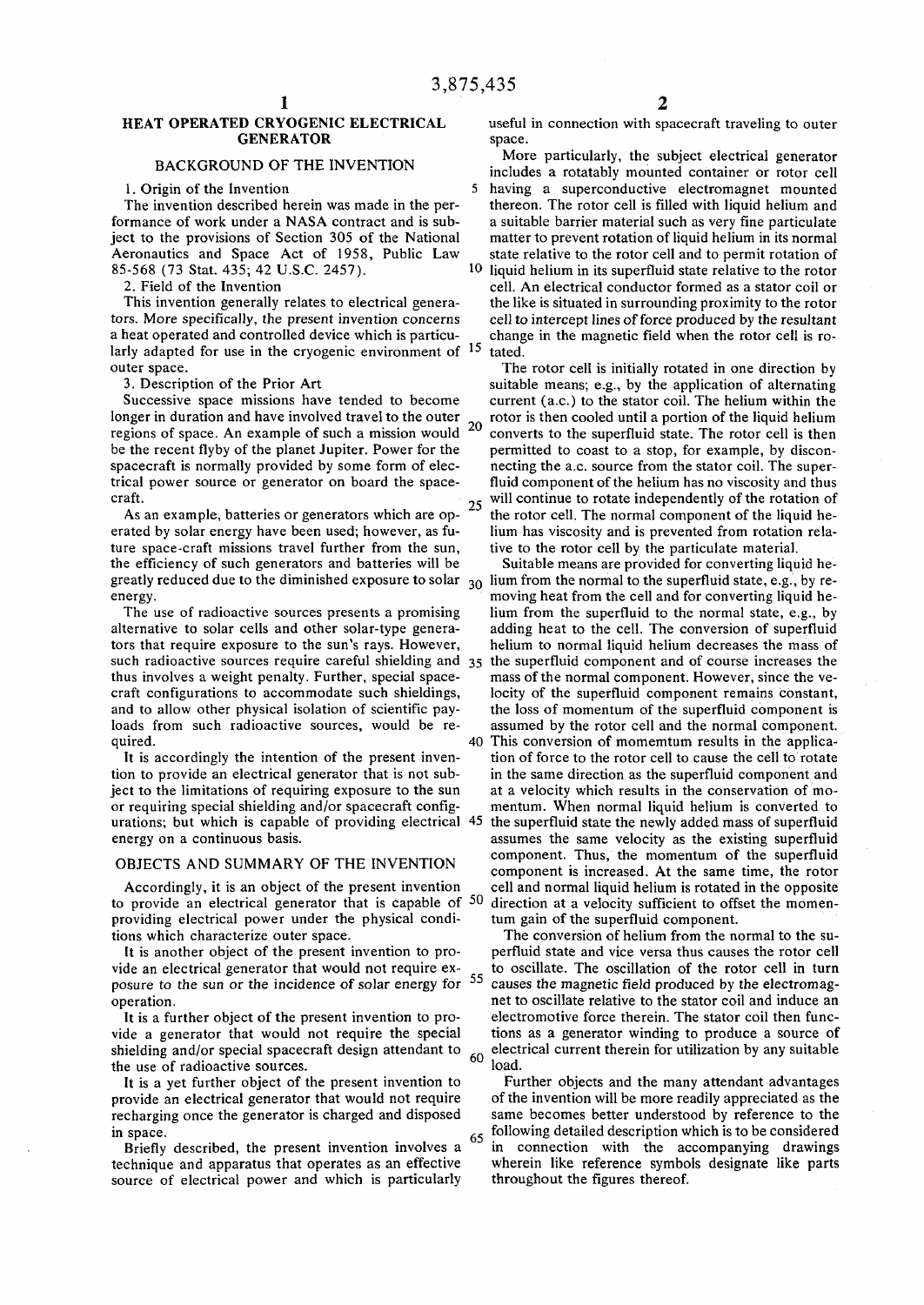# ; BRIEF DESCRIPTION OF THE DRAWINGS

3

FIG. 1 is a schematic diagrani illustrating a partially fragmented perspective view of an electrical generator in accordance with the present invention.

FIG. 2 is a schematic diagram illustrating a crosssectional view of the electrical generator illustrated by FIG. 1.

FIG. 3 is a schematic circuit diagram of a current source and switching arrangement that may be used to 10 helium that is contained by the dewar 10 may be procharge the superconductive coil carried by the rotor cell of the generator.

FIG. 4 is a schematic circuit diagram illustrating an auxiliary source of a.c. power and a switching arrangement which may be used to spin up the rotor cell to an <sup>15</sup> initial velocity.

FIG. 5 is a schematic block diagram illustrating an exemplary shutter mechanism and circuit that would be suitable for use with the present invention, and

FIG. 6 is a series of graphic diagrams that are useful <sup>20</sup> in explaining the physical motion of the rotor cell used in conjunction with the subject invention.

## DESCRIPTION OF THE PREFERRED EMBODIMENT

Referring to FIGS. 1 and 2 of the drawings, the present invention essentially includes a dewar 10 in which a rotatably mounted rotor cell 12 enclosed within a housing 14 is situated. As shown, the dewar 10 may be generally cubic in shape, the cell 12 spherical in shape, and the housing 14 generally cylindrical in shape. It will become clear from the following discussion that certain other configurations would be suitable and within the functional constraints of the subject invention.  $\overline{a}$  $\overline{a}$ 

The cell 12 is intended to be a thin walled container which is mounted on a suitable arrangement such as a pivot 16 and a bearing 18 so as to be rotatable within the confines of the housing 14 in which the cell 12 is encapsulated. A combination of fine particulate matter 40 and liquid He<sup> $4$ </sup>, is confined in and fills the cell 12. The particulate matter may be aluminum oxide powder of a conventional and available fine grain size for preventing movement of the normal liquid helium relative to the cell and for permitting movement of superfluid he-45 lium relative to the cell. The exterior surface of the cell is provided with a closed superconductive coil 20 which is wound therearound for the purpose of providing a permanent electromagnet when the superconductive coil is charged. A pair of bypass leads 21 for the su-  $50$ perconductive coil 20 may be drawn through the pivot 16 and an insulating washer 22 or the like situated in the wall of the dewar 10 by a suitable rotating electrical connection to permit initial charging of the superconductive coil 20 from outside the dewar 10. 55

The housing 14 is generally supported within the dewar 10 in any appropriate manner such as by the use of a plurality of supports 24. The housing 14 is filled with gaseous helium which surrounds the cell 12 and acts as a heat transfer medium between the liquid helium contained by the cell 12 and liquid helium contained within the dewar 10. As shown, the exterior surface of the housing 14 is provided with a coiled electrical conductor 26. The two ends 27 and 28 of the conductor 26 are extended through the wall of the dewar 10 and serve as output terminals at which electrical energy is provided by the subject generator. Functionally, 60 65

the electrical conductor 26 may be considered to serve as a stator winding.

An aperture 30 sealed by a transparent window 32 is provided in the wall of the housing 14 at a suitable loca-5 tion thereon to permit radiation that is allowed to enter the dewar 10, as hereinafter explained, to irradiate the cell 12 and thereby heat the contents thereof.

As earlier mentioned, the dewar 10 serves to contain the above-described cell 12 and housing 14. The liquid vided through appropriate hoses 34 and 36 which are connected to the conventional refrigeration system normally present on a spacecraft (not shown) to provide any desired cooling. The apparatus for providing the liquid helium to the dewar  $10$  is understood to be of conventional nature and further description thereof for the purposes of the subject invention is believed to be unnecessary for the purpose of a concise description of the invention.

As shown, a windowed tubular portal 38 is provided through one wall of the dewar 10 for the purpose of permitting radiation external to the dewar 10 to irradiate the cell 12 at controlled intervals. A transparent window 40 is used to seal one end of the tubular portal 25 38. The portal 38 and window 40 thereof are aligned with the aperture 30 and window 32 provided in the wall of the housing 14 to permit external radiation entering the portal 38 to pass through the windows 40 and 32 to irradiate the cell 12. A shutter 41 is situated at the outer end of the tubular portal 38 to block the entrance of radiation when the shutter 41 is positioned to cover the portal 38 as shown in FIG. 2. Clearly, when the shutter 41 is removed by any suitable method such as with the simple mechanism illustrated by FIG. 4, radia tion would be permitted to pass through the portal tubing 38, window 40, aperature 30, window 32, so as to irradiate the cell 12.

Charging of the superconductive coil 20 to form an electromagnet may be accomplished in any conventional manner. As an example, the circuitry of FIG. 3 illustrates that a power source 42 may be connected between terminals 44 and 46 of the superconductive coil 20 to have current flow occur through the superconductor. At such time as the maximum current flow through the superconductor is attained, the superconductor is considered to be charged. A superconducting shorting lead 48 may then be connected to short circuit the terminals 44 and 46. The power source 42 would be concurrently disconnected. A switch 50 may be used for such purposes. It is to be understood that any other way of charging the superconductive coil 20 may be used to obtain the flow of persistent current therethrough. Of course, the charging of the superconductive coil 20 may be accomplished while the spacecraft bearing such invention is on the ground.

The rotor cell 12 may be rotated to provide an initial velocity to the superfluid helium by connecting the stator coil 26 across a suitable source of a.c. power 51 as is illustrated in FIG. 4. After the rotor cell has achieved the desired velocity, the a.c. source 51 may be disconnected from the stator coil 26 by switch 52. The rotor cell is then allowed to coast to a stop and operation of the unit as an electric generator can commence as will be described in more detail. It should be noted that in the event that the magnetic field created by the superconductive coil 20 is aligned with the magnetic field produced by the stator coil 26, an external magnet or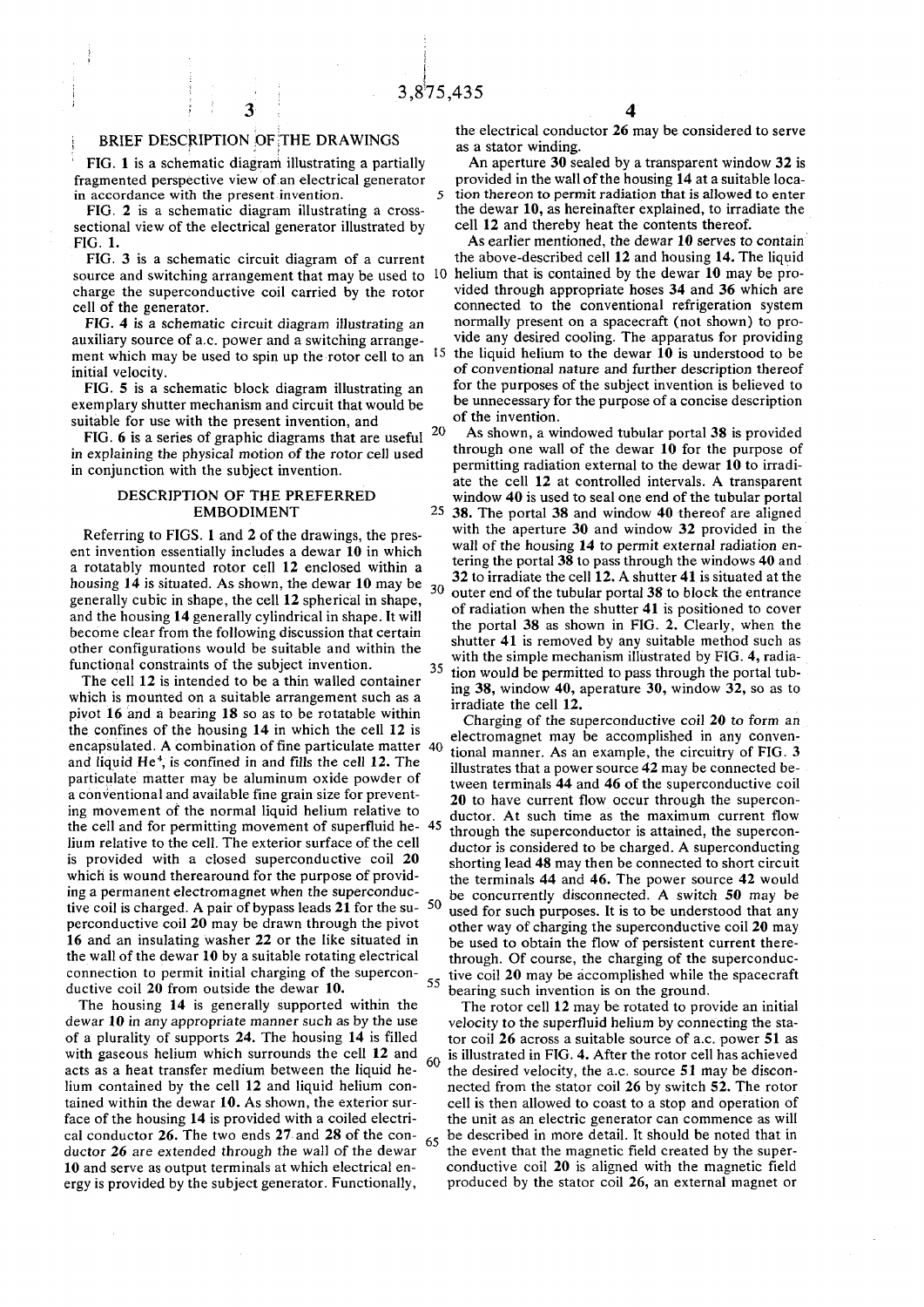45

other suitable means may be used to move the rotor cell off dead center and start the rotor cell rotating.

Referring to FIG. 5, the shutter 41 for controlling heat input to the rotor cell 12 may be mechanically connected to a solenoid 53, or the like. The solenoid 53 is connected to move the shutter 41 between two positions required to cover and uncover the tubular portal 38 to respectively prevent or permit the entry of external radiation. The solenoid 53 may be simply controlled by a solenoid switching circuit 54 that is respon-10 normal component. The velocity of the superfluid comsive to a switching signal provided by temperature sensing circuit 56. A suitable temperature probe or transducer (not shown) may be placed adjacent to or within the cell 12 to provide an appropriate electrical signal representative of the temperature of the liquid helium 15 12. Thus the cell 12 is caused to rotate in the same diwithin the cell 12. The solenoid 53 and the solenoid switching circuit 54 may be incorporated as a single unit in any of the manners that are well known in the art.

The temperature sensing circuit 56 serves to provide 20 a first output signal to the solenoid switching circuit 54 to open the shutter 41 whenever the temperature of the liquid helium within the rotor cell 12 falls to a first predetermined value, e.g., 1.5°K. The temperature sensing circuit may provide a second output signal to circuit 54 to close the shutter 41 when the temperature of the helium within the cell 12 reaches a second predetermined value, e.g., 2.0°K. The refrigeration system of the spacecraft continually removes heat from the liquid hethe cell 12 oscillates between the two predetermined values. A suitable power supply 58 to operate the solenoid 53 may obviously be connected through the switching circuit 54 or through any other well known technique.

The transition of liquid helium to and from the superfluid state is accomplished by the controlled cooling and heating of the liquid helium. Whenever the temperature of the liquid helium drops below its superfluid critical point, which is approximately 2.17°K, such transition starts to occur. The more the liquid helium is cooled, the greater will be the portion of the liquid helium that is maintained in a superfluid state rather than the normal state. Accordingly, for the purposes of the present invention, it is believed that an operating temperature range would be between 1,5°K and 2.0°K. As is well known, the background temperature of space is in the neighborhood of 4.0°K and is thus sufficiently high to provide necessary heat input to raise the temperature of the cell from its cooled condition at 1.5°K to its heated condition at 2.0°K.

As is also well known, liquid helium in a superfluid state behaves as though it is a mixture of two interpenetrating fluids each with its own density and velocity field. Liquid helium in the superfluid state has no viscosity while the liquid helium in the normal state has viscosity. Further well known is the fact that when transition takes place between the superfluid and normal states, momentum is conserved.

The operation of the generator during the initial spin up process and subsequent oscillatory motion is illustrated in FIG. 5. The rotor cell 12 is spun until it achieves a desired velocity by, for example, applying an a.c. current to the stator winding 26 while the rotor superconductive coil 20 is conducting current as was explained in conjunction with FIGS. 3 and 4. The rotor cell 12 is then cooled until a desired portion of the liq-

uid helium is converted to the superfluid state (HE II). The source 51 is then disconnected from the stator winding 26. The friction of the bearing 18 is finite and will thus eventually stop the rotational movement of the cell 12. Drag forces created by interaction of helium gas within the housing 14 and the cell 12 will also provide breaking forces to the cell.

The cell 12 is now heated by means of the shutter 41 to convert a portion of the superfluid component to the ponent remains constant but its momentum decreases due to the loss of mass. The momentum lost by the superfluid component is transferred to the cell 12 since the normal component cannot rotate relative to the cell

rection as the superfluid component so that the mass of the cell, and the normal component of the liquid helium times the velocity of the cell equals the momentum lost by the superfluid component. The cell 12 continues to rotate until it is stopped by friction, etc.

25 Heat is now removed from the cell 12 and portion of the normal component is converted to the superfluid component. This action increases the momentum of the superfluid component since its velocity remains constant. The increase in the momentum of the superfluid component is balanced by the momentum imparted to the cell 12 which rotates in the opposite direction of the superfluid component.

lium within the cell 12. Thus the temperature within  $30$  the cell 12 to physically rotate in the direction of the To summarize, conservation of momentum causes superfluid component when the cell 12 is heated and causes the cell 12 to physically rotate in a direction opposite to the superfluid component when the cell is cooled.

35 40 The intended operating temperature range for the rotor cell is below the critical point which is approximately 2.17°K and therefor a portion of the liquid helium will always be in the superfluid state. Thus, the above-described heating and cooling may really be considered to simply alter the amounts of liquid helium in the respective states, i.e., cooling causes increases in the amount of fluid in a superfluid state and a decrease in the amount of fluid in a normal state.

50 55 The rotor cell 12 is thus alternately heated and cooled within a narrow temperature range to cause the cell to oscillate about the pivot 16. Oscillating the cell 12 in opposite directions causes the magnetic field provided by the charged superconductive coil 20 to oscillate relative to the stator coil and thereby induce the flow of alternating current therein. Any suitable load may be connected across the output terminals 27 and 28 of the stator coil 26 to be energized by the alternating current. One complete oscillation of the rotor cell 12 corresponds in time to one cycle of the generated alternating current. The frequency of the alternating current may be controlled by the operating temperatures of the servo system of FIG. 5.

**60**  65 It is now clear from the foregoing description that the subject invention provides an electrical generator that is useful for providing electrical energy in outer space under the severe conditions of such environment without the need for exposure to solar radiation or the special configurations attendant to the use of radioactive materials.

While a preferred embodiment of the present invention has been described hereinabove, it is intended that all matter contained in the above description and